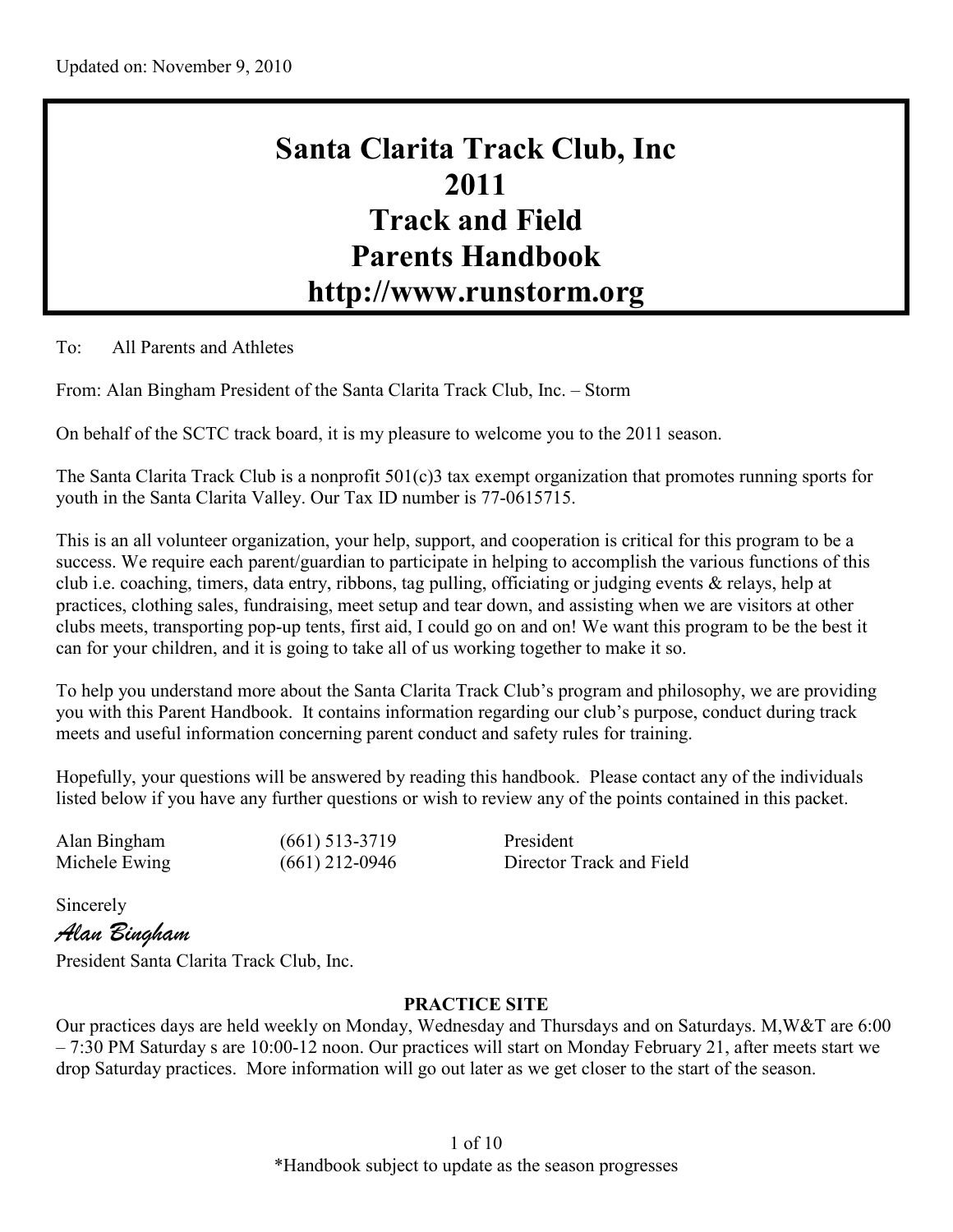# **PARENT AND ADULT PARTICIPATION**

The number of participants in the SANTA CLARITA TRACK CLUB varies from season to season. Parent and adult participation IS ABSOLUTELY VITAL. It takes approximately one adult for every 3 athletes to coach and administrate the SANTA CLARITA TRACK CLUB. During competitions with other track clubs, track conference programs, and post conference programs, additional adult participation is also necessary.

WE EXPECT YOU TO PARTICIPATE IN THE SANTA CLARITA TRACK CLUB PROGRAM. There are many job descriptions, which you will be able to fill. EXPERIENCE IS NOT A REQUIREMENT FOR MOST OF THE JOB POSITIONS.

There are many types of jobs, which require adult support in order to make each track season successful. These jobs are on and off the track. We expect adults to be part of the SANTA CLARITA TRACK CLUB team by fulfilling and taking responsibility for the many available positions. The SANTA CLARITA TRACK CLUB must have the COMMITMENT OF THE PARENTS AND ADULTS representing the athletes. We depend and RELY on you to VOLUNTEER.

## **CHILD WELFARE**

The Santa Clarita Track Club is sensitive to inappropriate behavior towards children. The Valley Youth Conference requires us to have all individuals that are in direct contact with your children, fill out a Volunteer Application sheet. We will be performing random screenings of references and information. All of the information given will be processed and maintained in a confidential and professional manner.

# **WHAT TO WEAR OR BRING TO PRACTICE**

Athletes should wear shorts (NO JEANS) a loose T-shirt, and they must bring warm-ups (sweat pants and sweatshirt) to all practices and meets (LABEL ALL CLOTHING).

Please bring a large bottle (20 ounces) of water to all practices and meets. When the weather heats up, more water is needed.

Each athlete must have a pair of good **RUNNING SHOES**. **Cross training**, **basketball** or **mid/high tops** are **NOT ACCEPTABLE** and may cause injury. Please check that the upper part of the shoe is mounted squarely on the sole--not lopsided--and that there is enough padding to absorb the shock of running. Athletes arriving in non-running shoes will be asked to "sit-out" practice.

# **ABILITIES AND LEVELS OF TRACK AND FIELD ATHLETES**

The SANTA CLARITA TRACK CLUB does not pre-qualify young athletes in regards to their physical or mental capacity to participate and perform in this organization so long as they meet age and medical requirements established by the Valley Youth Conference Track Program.

The SANTA CLARITA TRACK CLUB coaching staff will determine from the beginning and throughout the season where the athlete's development and physical abilities will be seeded. Some general standards, which will be observed to determine an athlete's qualifications, are as follows:

> 2 of 10 \*Handbook subject to update as the season progresses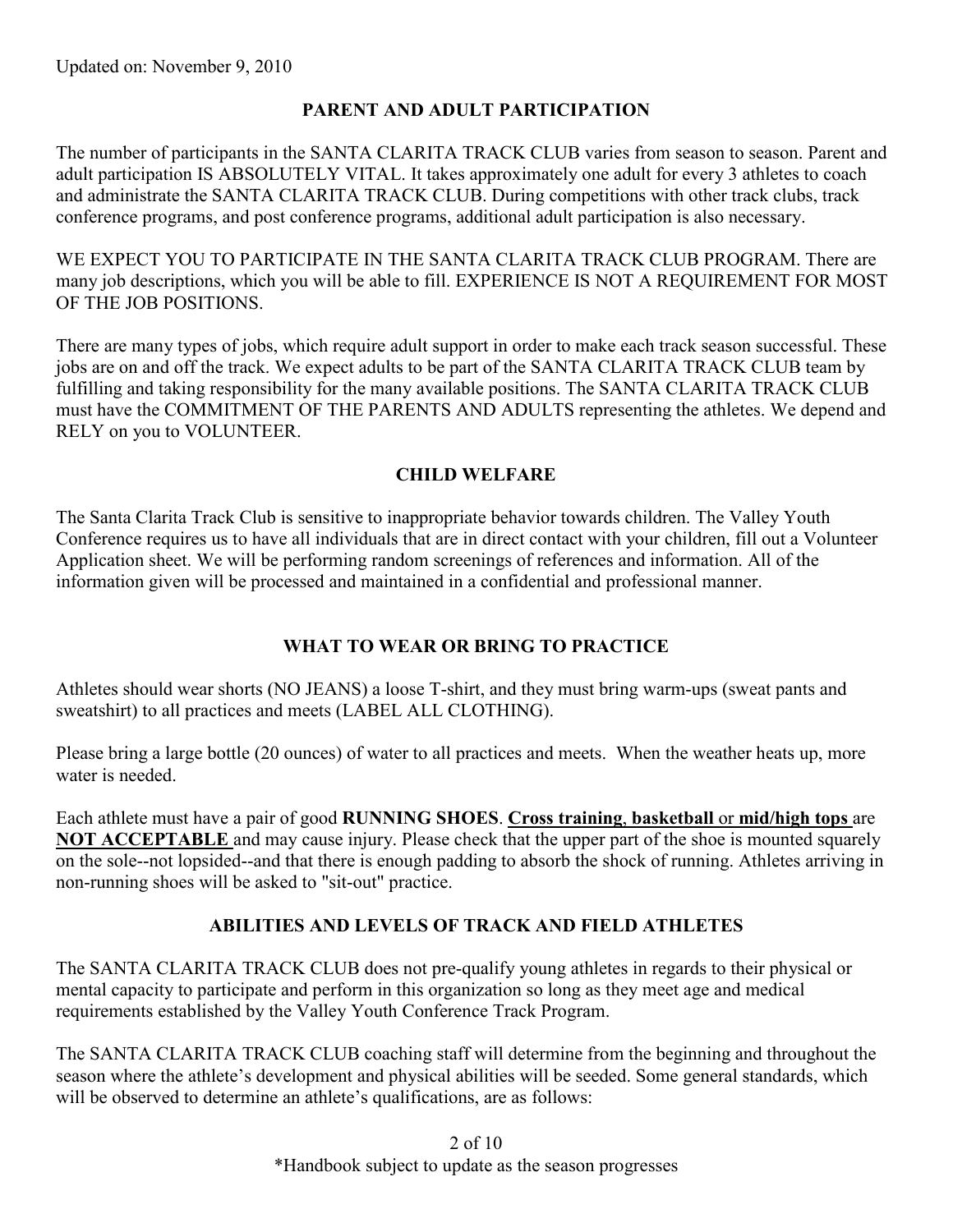- 1. Attendance and timeliness at practices and meets.
- 2. Focus on instructions of coaching.
- 3. Dedication and determination on carrying out coaching procedure.
- 4. Commitment to team spirit.
- 5. Camaraderie and interaction with other athletes and adults in the program.
- 6. Respectful attitude for track and field etiquette.
- 7. Obeying and observing track and field rules
- 8. Having proper attire and equipment at all times for warm-up, warm-down, cross training, plyometrics, special event training and meet competition.
- 9. Maintenance and care of uniforms, equipment, and facilities.
- 10. Maintaining acceptable academic standards.
- 11. Performance level in competition.

These are a few of the standards that will be used to determine how the athlete is seeded, in addition to those already described elsewhere in this handbook.

THERE WILL BE COACHING STAFF SKILLED AND READY TO WORK WITH THE ATHLETE'S LEVEL OF CAPABILITIES. Willingness to participate, in and of itself, is a very acceptable level and standard for membership in the SANTA CLARITA TRACK CLUB.

# **IMPORTANCE OF WARM-UP, STRETCHING AND COOL DOWN**

Everything we do has a reason. It is essential we instill in our kids the importance of proper warm-up before a practice or race, followed by a proper cool-down.

For the body to operate at peak levels and stay injury free, our athletes need to follow this procedure before and after each race and at every practice session.

Instructions on the proper technique of warm-up/cool-down will be given at every practice.

Parents, please support in our effort to instill this in our athletes.

- 1. Upon arrival at the track for practice, your child should run the required amount of warm up laps WITHOUT being told.
- 2. Do not leave practice without your child doing at least 1 cool-down lap.
- 3. On meet days, remind your child that they need to warm-up, stretch, and cool down for each race.
- 4. At the meets, age group coach may be busy, so have your child get in the habit of doing the stretches themselves, or with the other kids in their age group preparing for the same race.

# **EMAIL LIST**

Please be sure to join our email list on our website, all notices and publications are sent out via email. WE DO NOT PRINT OUT OUR NOTICES. THE EMAIL LIST IS OUR ONLY MEANS OF COMMUNICATION.

# **PRACTICE PROCEDURE**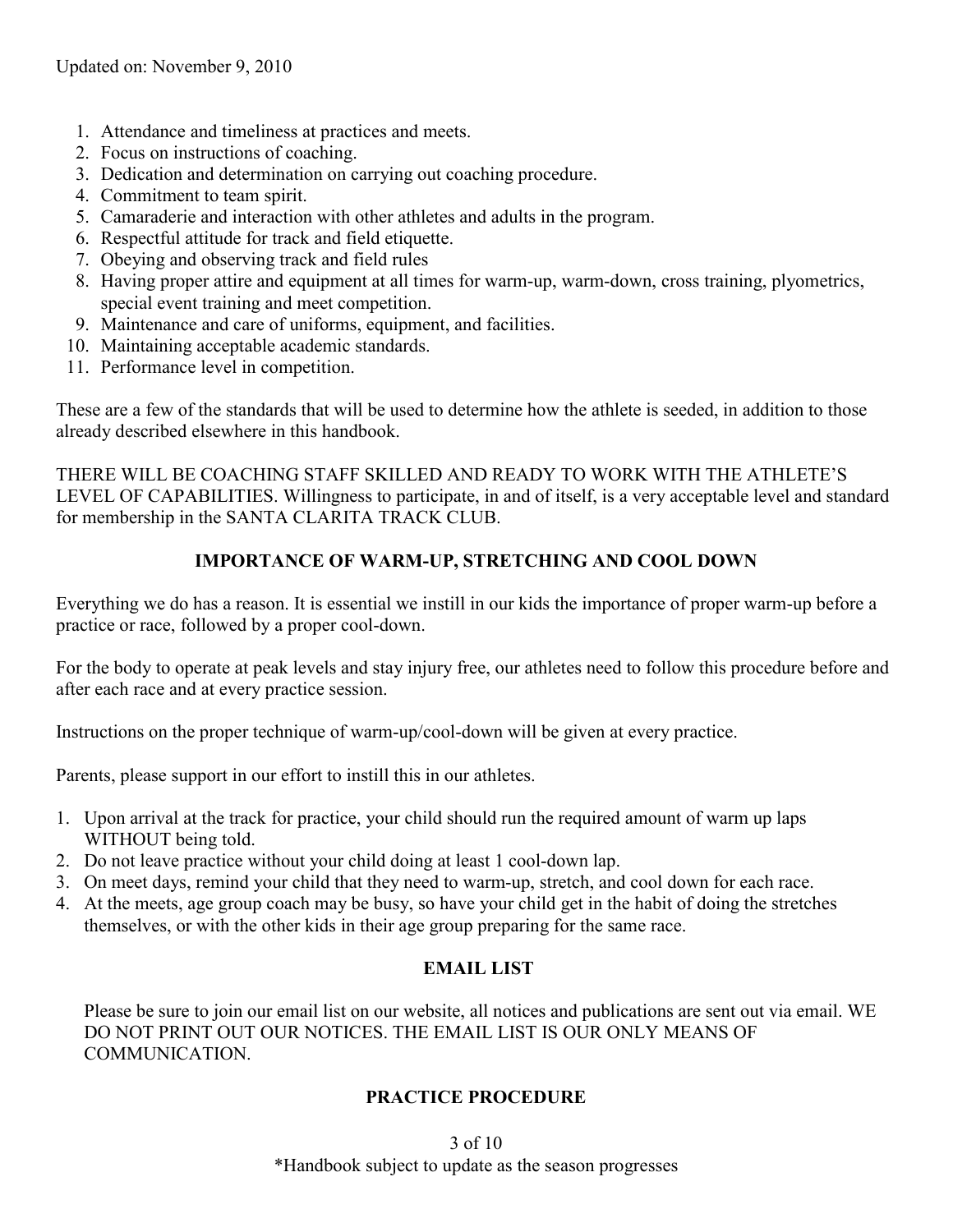## **ARRIVE on TIME and start the warm-up.**

Wear proper clothing and equipment (practice shirt, sweat bottoms, running shoes, good attitude).

All athletes **MUST BRING AND WEAR** sweat tops and bottoms regardless of temperature. These are to be removed only as needed. They are required for warm up, cool down, and most if not all of the practice. Spikes brought to practice shall be worn **ONLY** as instructed by your age group coach.

Parents may not workout or run laps on the track, there is a sidewalk going all the way around the track and parents are free to walk laps using that sidewalk.

#### **RAIN**

**If it is raining, we will not be having practice**. If your wipers are on, do not let your children out of the car, NO coaches will be at practice in raining weather. We will make every attempt to post canceled practices on the website so please check the website. www.sctc-storm.org

#### **SHORT LIST AND DESCRIPTION OF NEEDED VOLUNTEERS**

#### Meet Days

*Field preparation*: The morning set-up of the equipment and field prior to the meet (five or more) *Hurdles (setup/takedown)*: During a meet, hurdles need to be set up, moved and finally removed (five to eight people needed)

*Tag puller*: Helping to remove the name tag from the athletes after they cross the finish line and giving tags to head tag puller (six to eight people needed)

*Head tag puller*: Collecting tags from the athletes and placing them in order of their lane assignment (one to two people needed)

*Typing results into computer*: Our league is computerized and we type the results as the meet goes on (one person needed at a time)

*Field event judge*: Measuring and recording field events: high jump, long jump, shotput (five to seven people needed)

*Track announcer*: We have a PA system that needs people to announce up coming events, during the meet (one to two people needed)

*Field takedown*: As the meet comes to an end, we need people to help put away the equipment (five to however many show up)

## *Non-Meet Positions*

*Dynamic Warm-up coach*: One or more parents who can assist with the dynamic warm-up (from about 6:00 p.m. to 6:20 p.m. practice days)

*Assistant Coaches*: Help the coaches during the practices; you can help with any age group, running or field events: distance, sprints, hurdles, relays, shot put, long jump, high jump

*Age group parent*: People who are willing to help with an age group by: calling about events and fundraisers, coordinating and distributing information to the athletes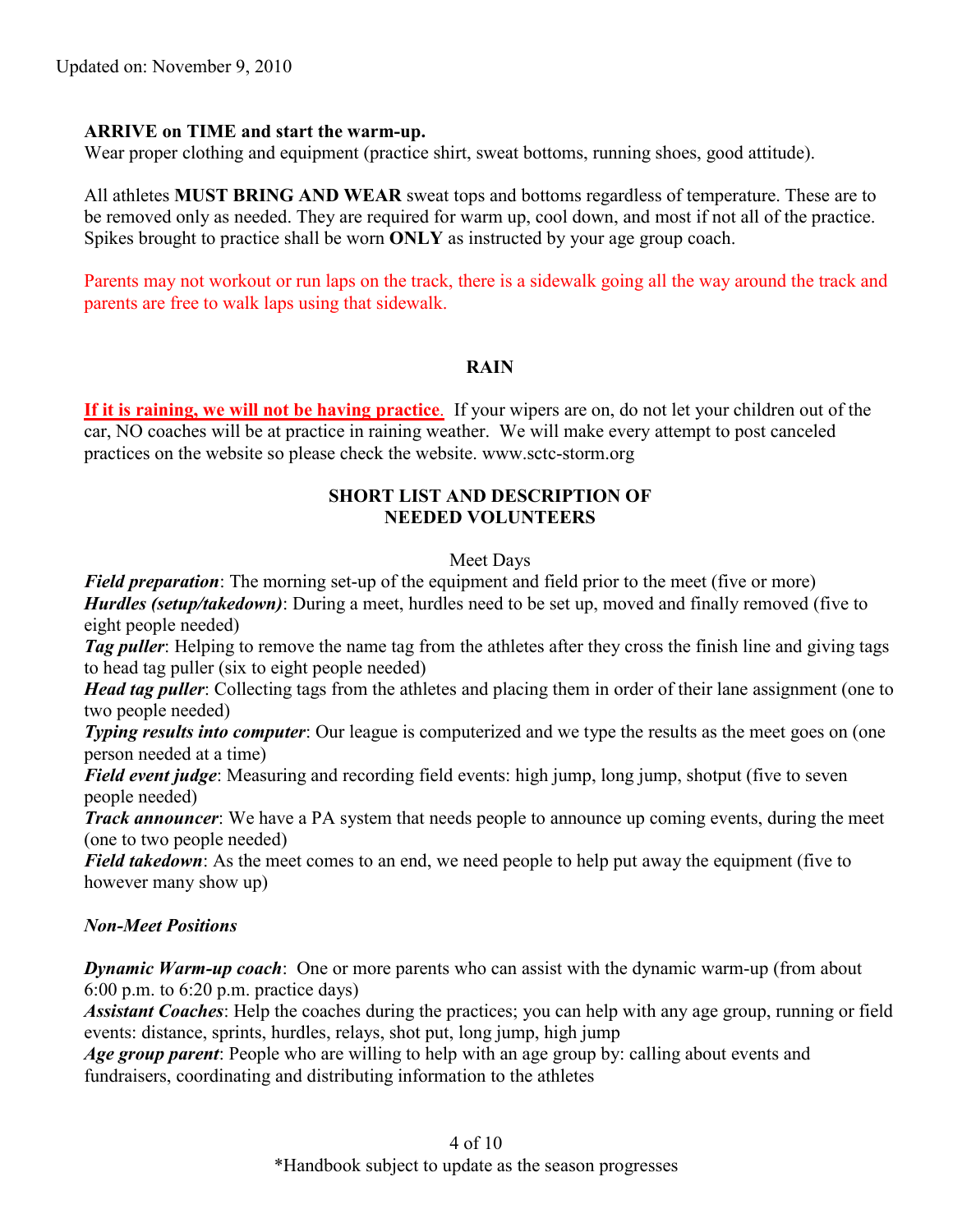*Fund raising*: People to help coordinate the club's fundraisers so we can keep entry fees lower, help our athletes and upgrade our equipment *Board member candidate*: Help the Santa Clarita Track Club be the best we can be

All of the positions listed above range from painfully *easy* to moderately *easy.* There is **no need for past experience**: we will train you on how to do everything. Remember that every family must volunteer in order for the program to work and the children to benefit the most. The more that volunteer, the faster and smoother the meet runs. So don't delay, sign up today. Thank you.

# **HOME MEETS**

The Santa Clarita Track Club wishes to maintain our reputation of running efficient, well organized home meets. This can only be accomplished by parental participation. **WE NEED AND WILL BE ASKING FOR YOUR HELP!** 

We will need you to show up early (7:00 am) and help setup the track**.** Please do not hesitate to volunteer for lack of experience. It takes only a few minutes to show anyone how to help with the tasks required. **TRACK MEETS ARE ALWAYS MORE FUN IF YOU'RE INVOLVED IN THE ACTIVITIES.**

# **OUR HOME TRACK RULES**

Please help us keep in good standing with the powers that be by following the rules of the track.

No gum chewing allowed. No sun flower seeds allowed. Do not bounce any balls on the track. Do not climb the goal posts. Do not climb on the lane barriers. Do not bring skate boards, roller blades, or bicycles to practice. Unsupervised athletes are not allowed in the bleachers or under the bleachers. USE THE TRASH CANS especially when you are in the bleachers. KEEP THE BATHROOMS CLEAN. Smoking is not allowed on school grounds. Alcoholic beverages are not allowed on school grounds. Pet's are not allowed on school grounds. Use only the approved length spike

# **AWAY MEETS**

Our track club is a member of the Valley Youth Conference. Most teams we will be competing with are based in the north Los Angeles County area. Away meets may be held in the Simi Valley/Moorpark area, the San Fernando Valley, the Santa Clarita Valley, or the Antelope Valley. Please check driving directions for away meets and allow plenty of time for travel. Parent participation will also be required at away meets.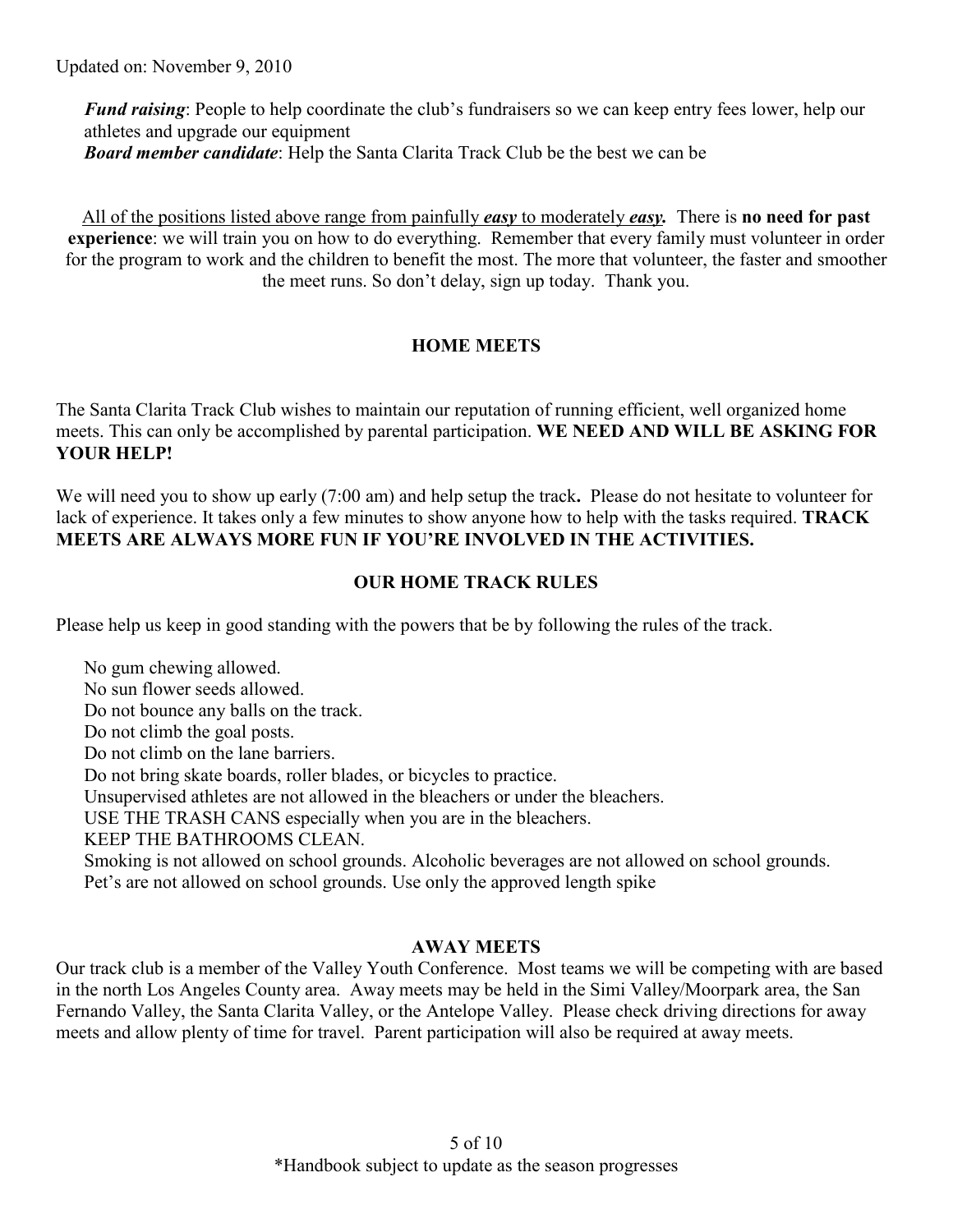# **TRACK ETIQUETTE**

YOU, as parents, are the best role models for your children. Please refrain from yelling or criticizing your children or other athletes. Always remember to keep a positive attitude.

At any track meet, everyone is requested to observe certain rules of etiquette.

When the field is not open to the public, do not enter unless requested to be there.

When crossing the track, be aware of races in progress. Treat the track as if it were a busy roadway.

NEVER cross over the approach area or runway of any field events.

NEVER cross through the shot put area.

NEVER "poor mouth" other competitors. Taunting and baiting is not allowed (including overt acts of celebration during competition or throwing a baton).

DO NOT pace (run along-side) any runner during a race. This will result in the disqualification of that runner.

Keep all non-club members (brothers, sisters, friends, relatives) under supervision.

We expect our athletes (and parents) to behave in a sportsmanlike manner. You are a reflection of our club, so please act accordingly. You belong to a club that is well respected in the Valley Conference. **BE PROUD OF IT!**

## **MEET PROCEDURE**

Each athlete Bantam through Youth is allowed to compete in a **maximum** of three events, plus one relay event. Intermediate athletes may compete in a **maximum** of four events. Gremlins are allowed a **maximum** of three events.

The competition uniform that was provided is the only one allowed for use during the meets. If tights are worn, then the competition shorts **MUST** be worn over them.

Athletes should report to their Age Group Coach at least 30 minutes before their scheduled event for warm-up.

Nametags will be given to each athlete by their Age Group Coach. These tags are to be worn for all events. Athletes checking in to running events without tags will not be allowed to run.

Athletes should listen carefully for the announcer's call of all races. There will be three calls for each event. FIELD EVENTS: Athletes should check in at the appropriate field event upon hearing "first call" of that event.

RUNNING EVENTS: Athletes should be wearing their tags and be warmed up upon hearing "first call". Athletes then report to the appropriate location of their running event upon hearing "second call".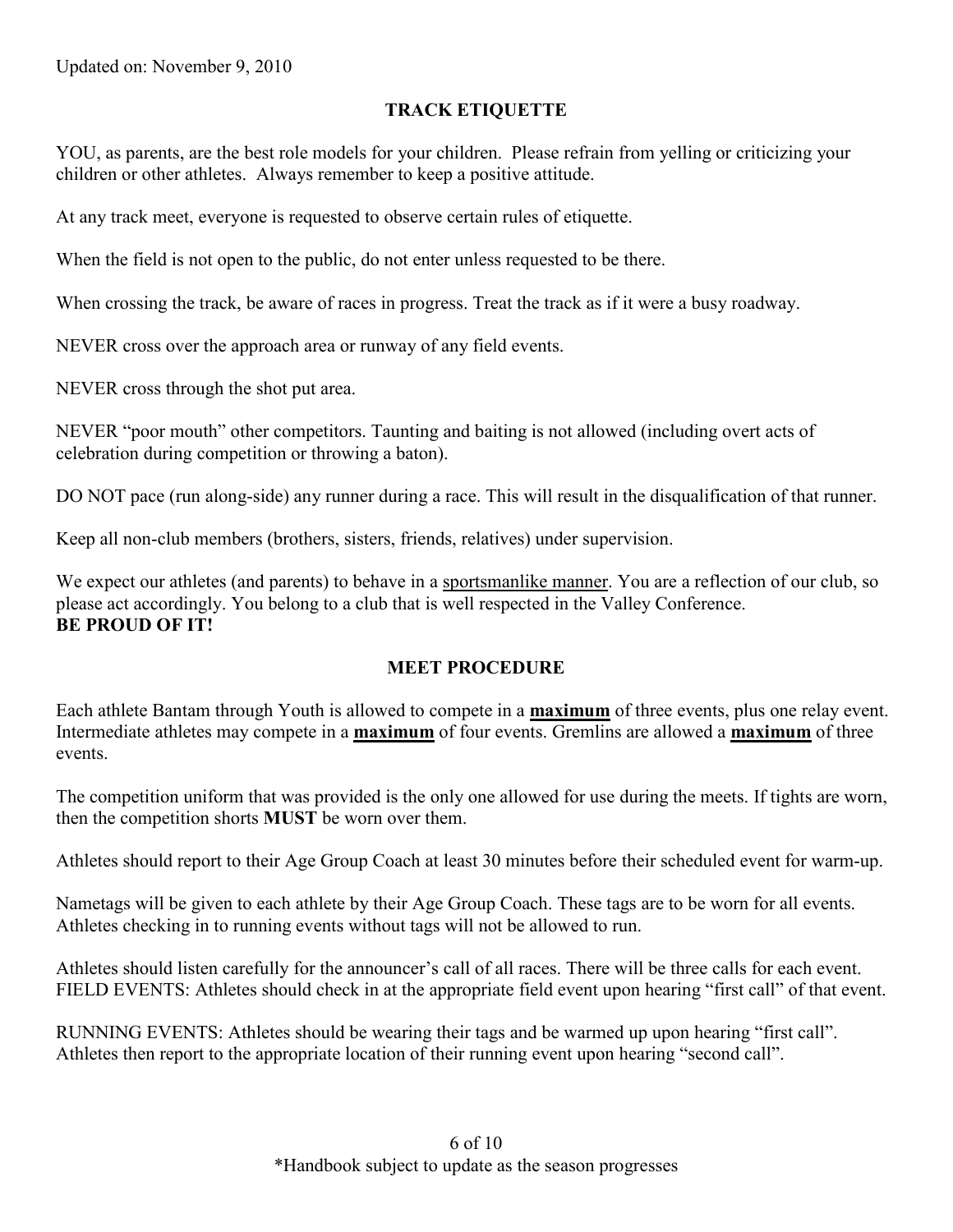# **PLEASE NOTE**

**It is NOT the responsibility of the Age Group Coach to find athletes for their events. Please pay attention to the calls. YOU, as parents, will need to help keep track of the order of events for your children, particularly with the younger age groups.**

Ribbons will be awarded to all participating athletes. Ribbons will be handed out at practice following the meet. **UNDER NO CIRCUMSTANCES SHOULD AN ATHLETE ASK FOR HIS/HER TIME OR RIBBON AT THE SCORING TABLE.** 

Athletes in running events: **STAY IN YOUR LANE UNTIL YOU ARE RELEASED BY THE LANE OR ZONE JUDGE.** Interference with another runner is cause for disqualification.

## **STANDARD SATURDAY MEET SCHEDULE**

Track events will begin at 8:30 A.M. The order of the competition will be as follows:

# **Running Events: (TIMES ARE APPROXIMATE)**

| <b>TIME</b> | <b>EVENT</b>         | <b>AGE GROUP</b>               |
|-------------|----------------------|--------------------------------|
| 8:30 AM     | 3000 meter run       | Midget through Intermediates   |
| 9:00 AM     | 80/100 meter hurdles | Midget through Intermediates   |
| 9:30 A.M.   | 4X100 meter relay    | Gremlins through Intermediates |
| 10:30 A.M.  | 1500 meter run       | Gremlins through Intermediates |
| 11:30 A.M.  | 400 meter dash       | Gremlins through Intermediates |
| 12:30 P.M.  | 100 meter dash       | Gremlins through Intermediates |
| $1:30$ P.M. | 800 meter run        | Gremlins through Intermediates |
| 2:00 P.M.   | 200 meter run        | Gremlins through Intermediates |
| 2:30 P.M.   | 4X400 meter relay    | Bantams through Intermediates  |

## **FIELD EVENTS**

#### **(Always verify start times and schedule before meet)**

| High Jump       | Bantam Girls-Boys, Midget Girls-Boys, Youth Girls-Boys, Intermediate Girls-Boys                               |
|-----------------|---------------------------------------------------------------------------------------------------------------|
| Long Jump       | Gremlin Girls-Boys, Intermediate Boys-Girls, Midget Girls-Boys, Youth Girls-Boys,<br><b>Bantam Girls-Boys</b> |
| <b>Shot Put</b> | Youth Boys-Girls, Intermediate Girls-Boys, Bantam Girls-Boys, Midget-Girls Boys                               |

## **DISCIPLINE AND RESPECT**

In the past, the Santa Clarita Track Club have been very lax about monitoring whether or not the runners have properly participated in the stretching and plyometric exercises. If your child is late to practices, they will have to stretch with the late crew, at a designated area on the field. **UNDER NO CIRCUMSTANCES WILL YOUR CHILD BE ALLOWED TO PRACTICE WITHOUT HAVING A PROPER WARM-UP.** Also your child will not be allowed to leave the practice without doing a "*cool down lap*". If you have to leave the

> 7 of 10 \*Handbook subject to update as the season progresses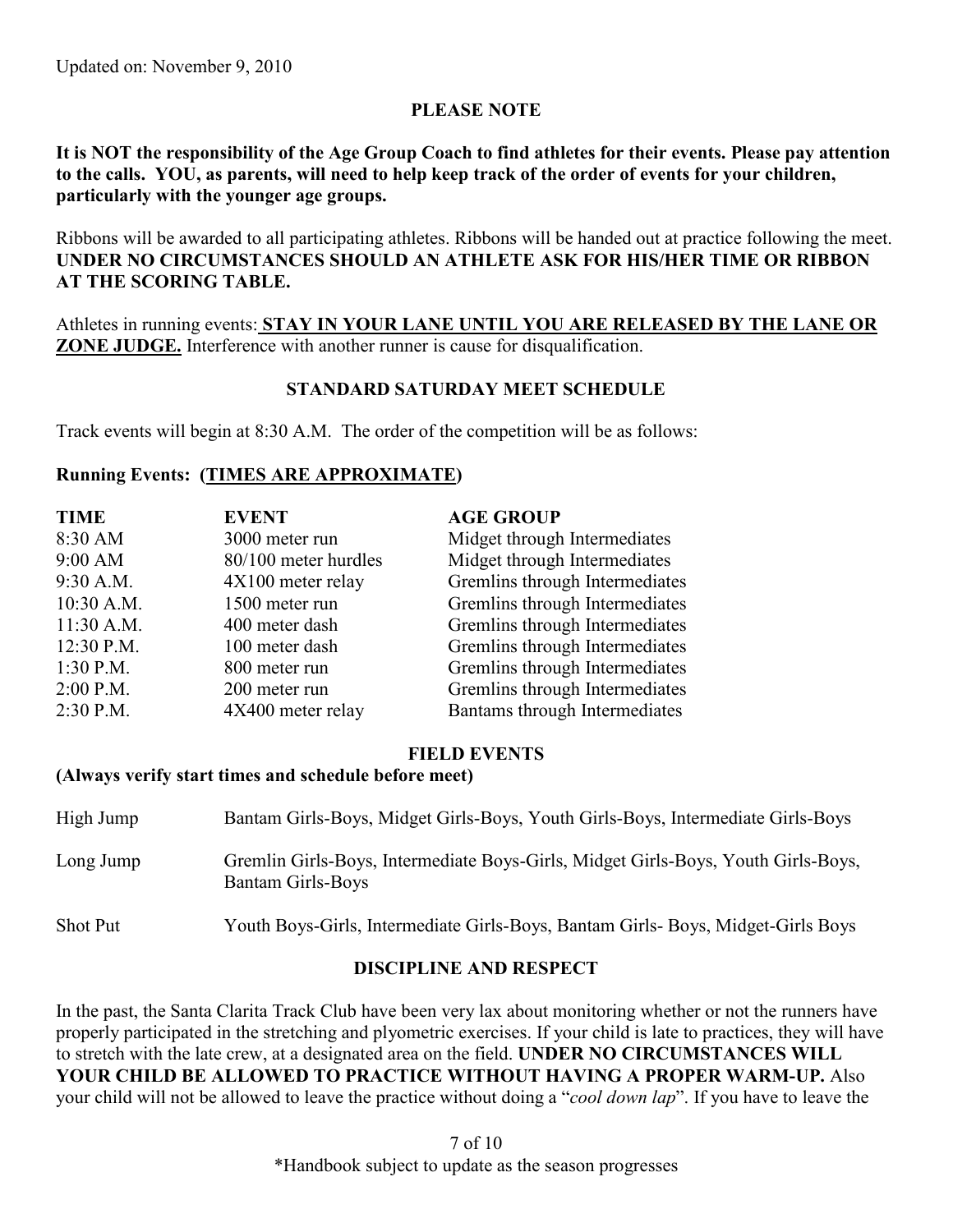Updated on: November 9, 2010

practice before the scheduled finish time, please allow enough time for this important portion of the practice. It is in the best interest of your child that he/she adheres to this rule.

All coaches will be addressed as "coach" by the runners, calling them "coach" and the first or last name of that particular coach. With the lack of respect by some of the youth these days, we at the Santa Clarita Track Club feel that this is a good vehicle to instill some respect for adults.

We purchase the best equipment available for the use of our club. The high jump "pit" is a nice soft pad. It is designed to be used for the high jumpers to fall upon, not as a jumping pad for all to play upon. Please inform your children that they are not allowed to play on this pad. If you as parents see anyone jumping or sitting on this pad, please inform the coaching staff or ask the persons using it to please stop.

## **COMMUNICATION**

As parents we always want to do what is best for our children. You know your kids better than anyone else. In the event that there is information about your child that would be beneficial to the age group coach, please let them know.

#### **HOWEVER**

One cannot expect a conversation with a coach to take precedence over the practice. The age group coaches are limited in the time they have with the runners. Without the full attention of the coach the practice turns to chaos. If you need to talk to the coach, **PLEASE** wait until the end of practice, or make some other arrangements.

## **NUTRITION**

Let's not get carried away. Certain guidelines are important.

If you serve your child a balanced meal and stay away from the fatty fast food restaurants, you go a long way in allowing your child to perform at his peak level.

It is important to get your child on a proper eating program that is balanced in protein (10-15%), carbohydrates (55-65%), and fats (25-30%).

Some examples of good food the night before a meet might be: Protein: Chicken, fish, beans, dairy, eggs. Carbohydrates: Potatoes, pasta, bread vegetables, frozen yogurt. Fats: Butter, margarine.

Try CHICKEN PARMESAN, or SPAGHETTI AND MEATBALLS, with milk as a drink. Frozen yogurt is a great desert. **HIDE THE SOFT DRINKS**

#### **ON MEET DAY**

Your child needs to eat a light breakfast of granola, oats, or low sugar cereal served with fruit (bananas are great). Don't send your child to the meet on an empty stomach. Your child needs to run on good fuel for good results. If your child runs out of fuel, the engine stops. Try to avoid greasy, fatty foods on the morning of the meets. They take longer to digest.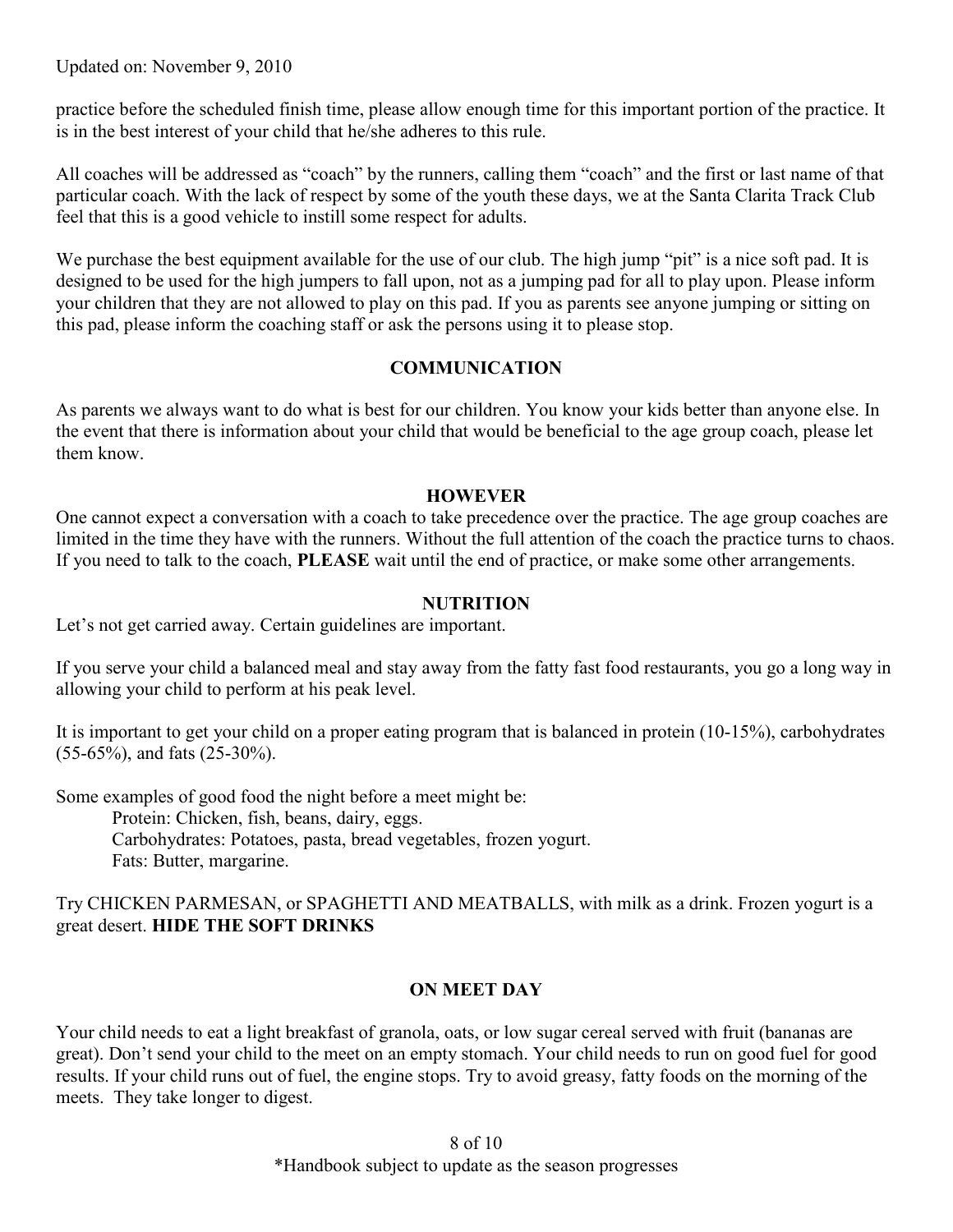Always bring water. Light sandwiches, light healthy snacks (power bars, granola bars) and fruit to eat during the day. If your child eats light, they should be able to eat within 30 minutes of a race. **NO SUGAR**

I know the snack stands want your business and your child wants to accommodate. If you can save the cokes, hot-dogs, nachos and candy as a reward for after a day of good competition, you will be doing your child a favor.

## **GOOD LUCK**

## **LEAGUE CHAMPIONSHIPS/LEAGUE FINALS/ CONFERENCE FINALS**

Athletes must have competed in at least ½ of the seasons meets to go to either League Championship, or Open Final Meets. This usually means 3 of the 6 regular meets.

**LEAGUE FINALS:** An athlete is eligible to compete in the League Finals if they attain a mark equal to or better than the qualifying standards. These standards are posted on our website

**OPEN FINALS:** Only those athletes who did not qualify to compete in the League Finals are eligible to participate in the Open Finials. The awards are medals or ribbons. Gremlin post-season competition is confined to this event.

**I.E.C. (Individual Event Championships)** Otherwise known as the Conference Finals, this is the final event of the year at the conference level. The top four (4) finishers in each event from both leagues (East & West) compete for medals and ribbons.

## **SUPPLIES and FUNDRAISING**

*In order to enhance our ability to serve our team and the community, we need funding or donations of various supplies and/or equipment. Our fundraising efforts and part of the registration fee go toward providing the necessary items, but seems to be never enough. Any person or entity interested in donating, the following items would be greatly appreciated. The Santa Clarita Track Club is a non-profit organization, so any donations should be tax-deducible. Please contact your age group coach for more information. The following is a sampling of the 'wish-list' for the club this year.*

General equipment replenishment. Office supplies, paper, pens, labels Medical supplies replenishment. Any and all medical first aid type supplies.

## **LAP-A-THON**

This is our second largest source of income. Without this fundraiser, our club would have raise our registration fees. Therefore, we ask EVERY athlete to seek pledges on a per lap basis (maximum of one hour) and raise at least **\$40.00** pledges per athlete. We use this money to help defray the cost of uniforms and equipment. It is normally held during a Wednesday practice in early April and we attempt to make it a fun event, with parent's help.